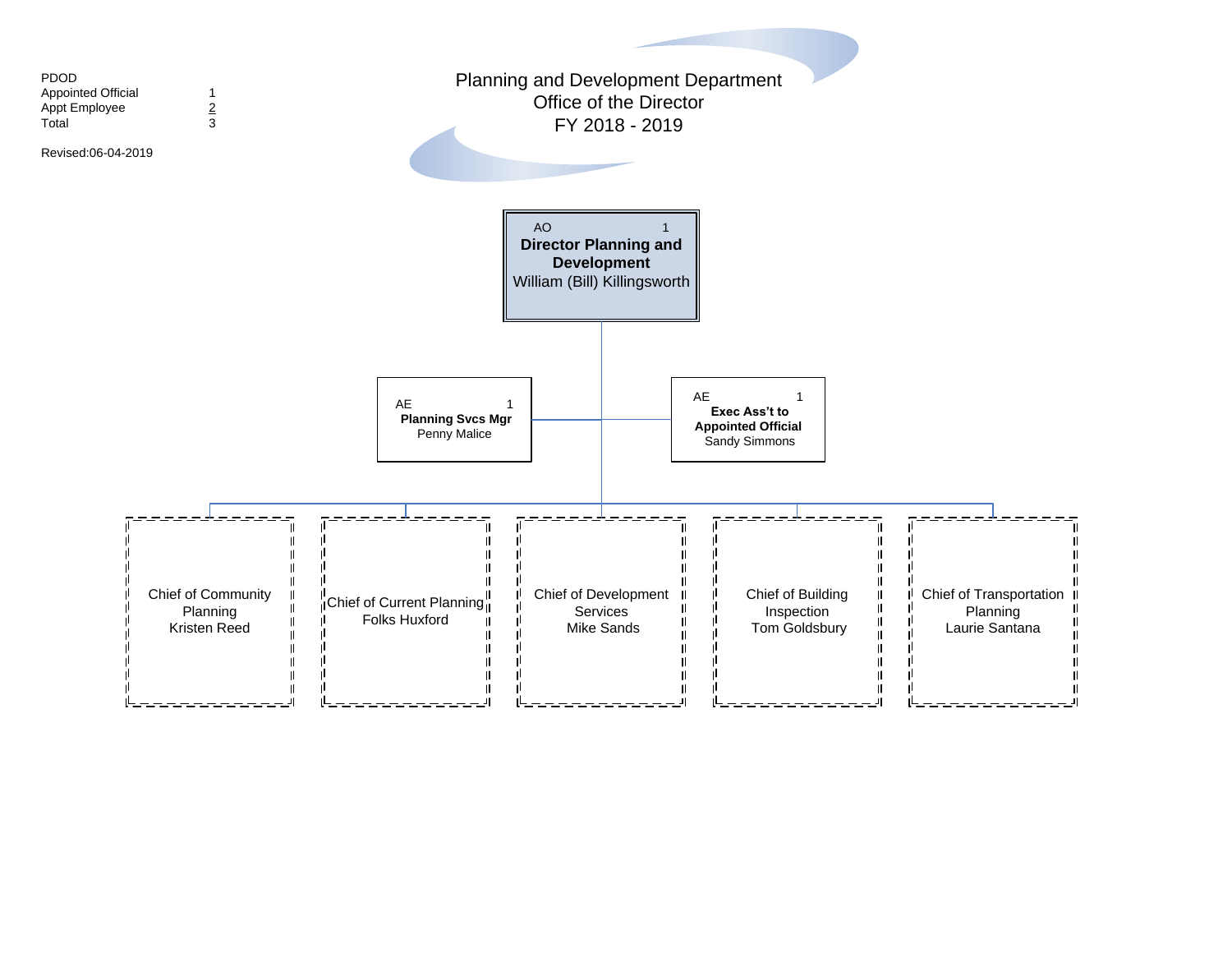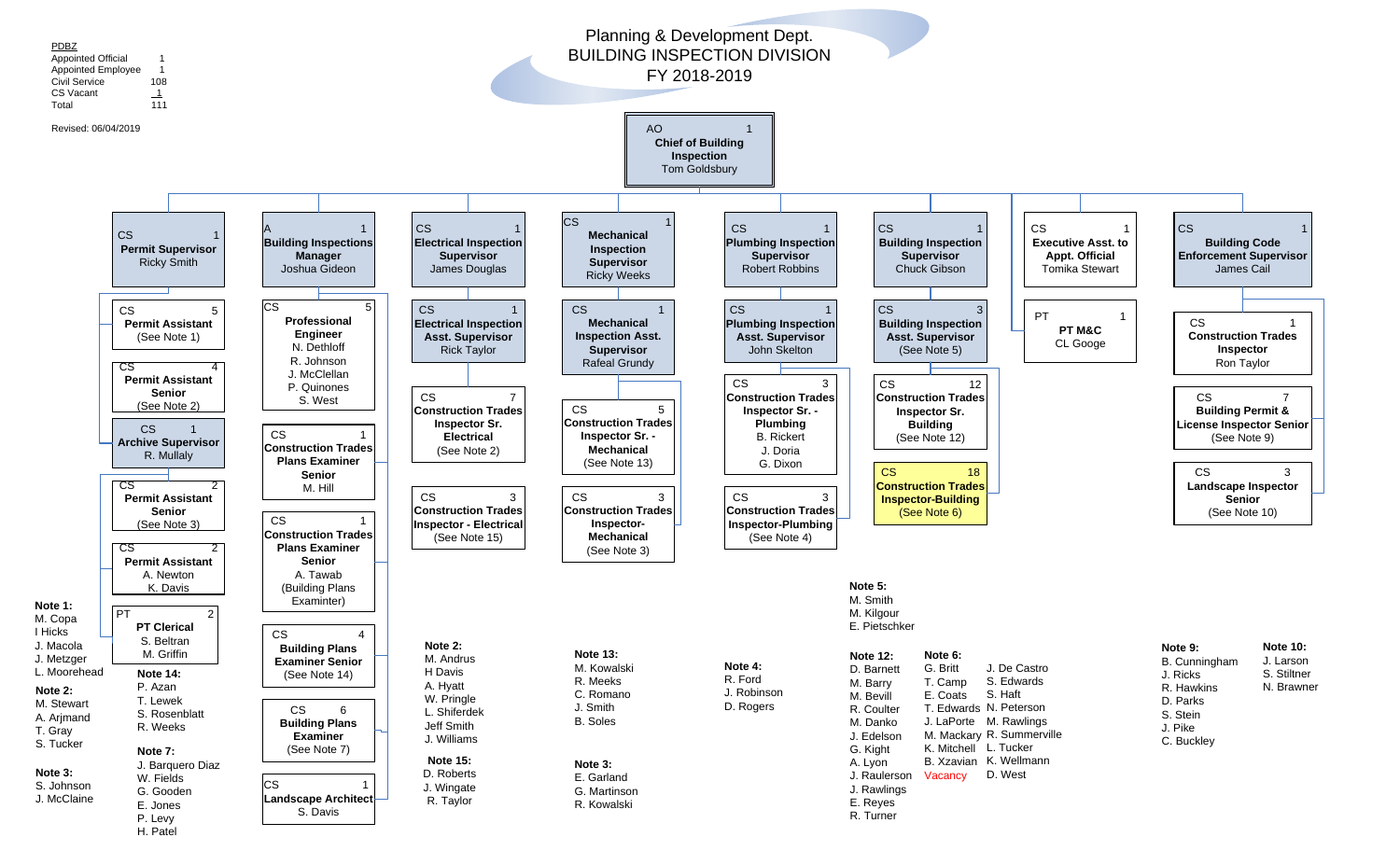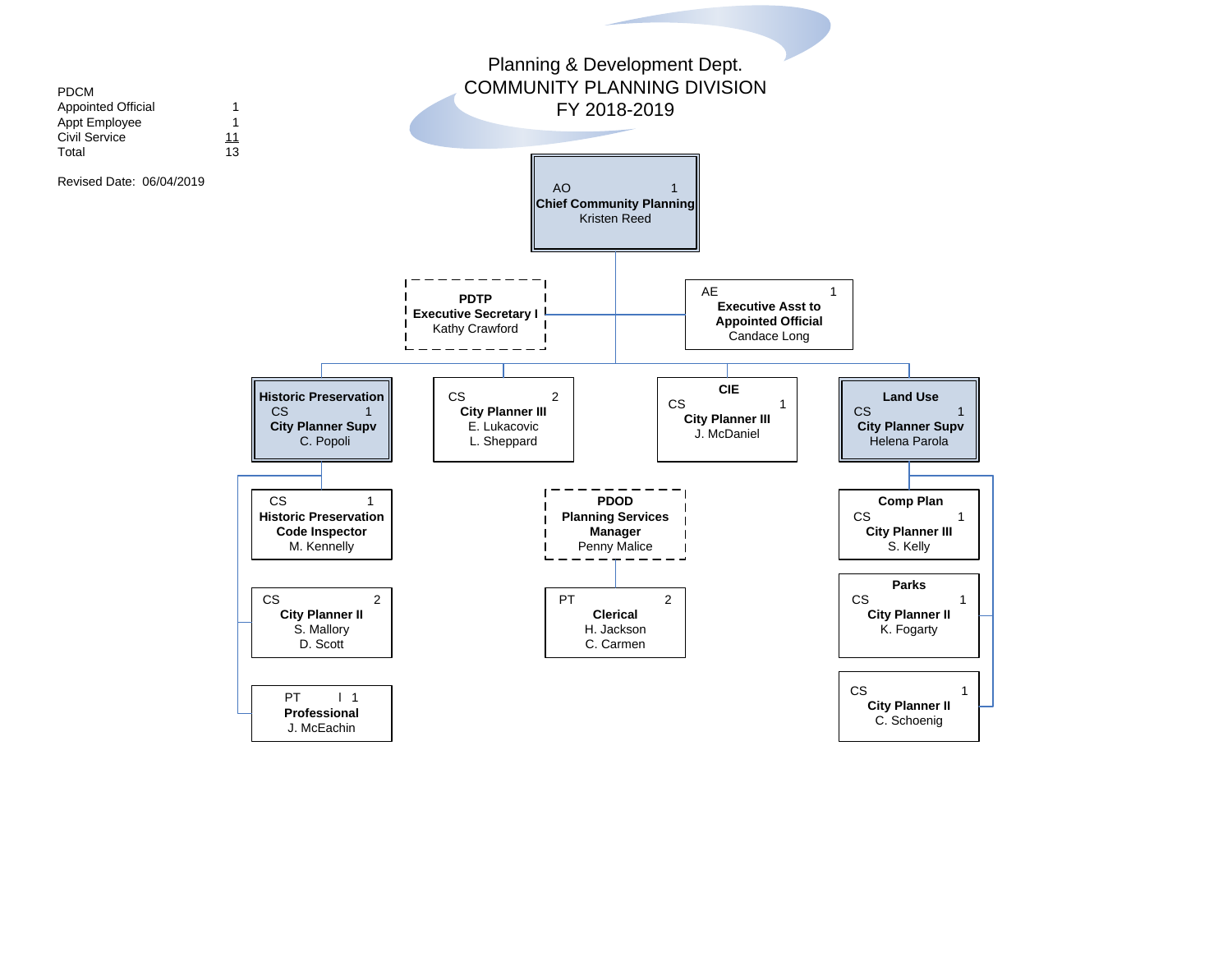**PDCU** Appointed Official 1<br>Civil Service 10 Civil Service Total 12

## PLANNING & DEVELOPMENT DEPARTMENT CURRENT PLANNING DIVISION FY 2018 - 2019

Revised Date: 06-04-2019

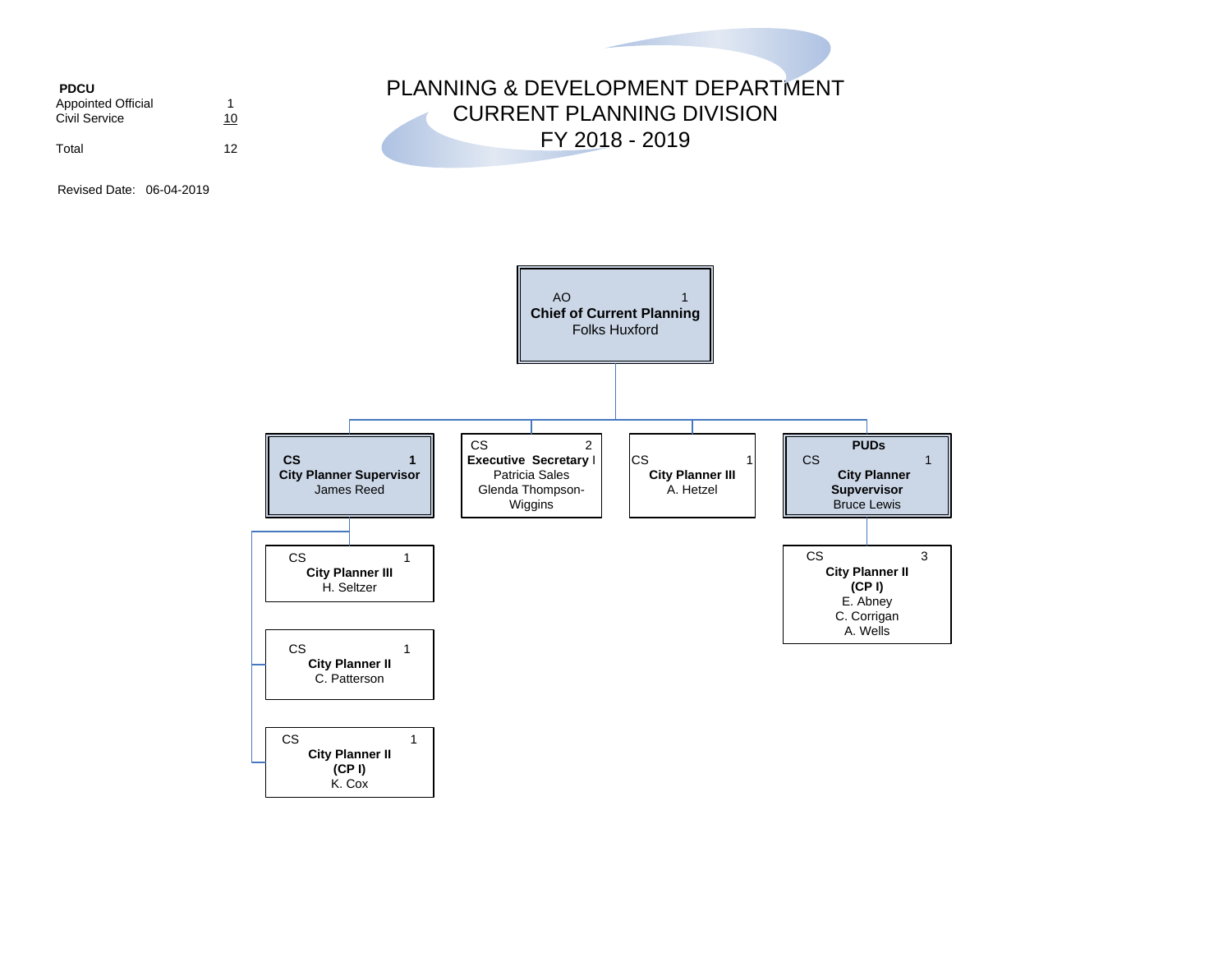